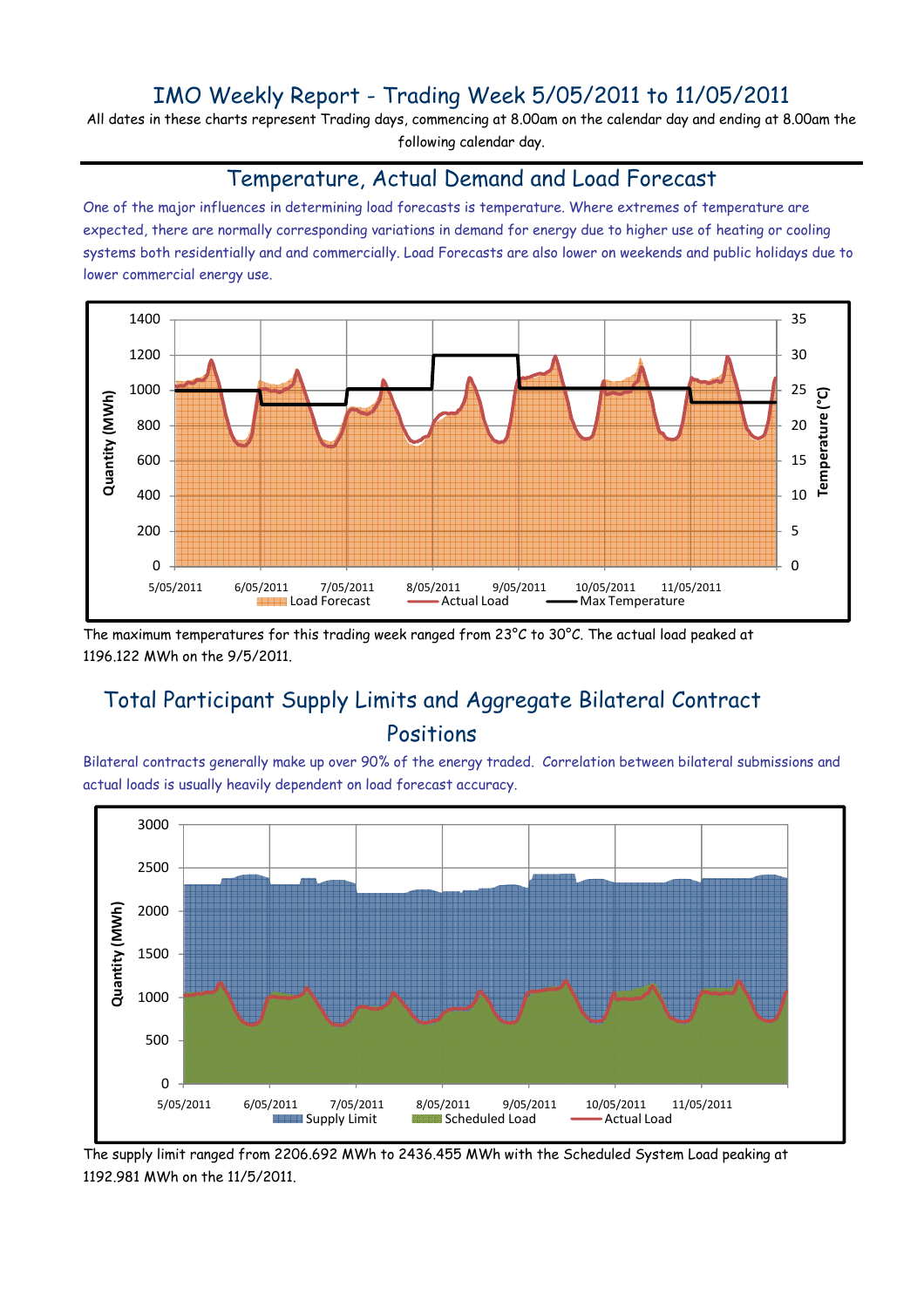### Net Balancing Market Trades

Bilateral contracts and STEM trading are generally based on the forecast energy requirements of Participants. When the forecast requirements are higher or lower than the actual requirements for a day, this Market energy must be bought and sold in the balancing mechanism. This graph shows the estimated net balancing trades.



The majority of the balancing activity this week occurred within Balancing Supply. The maximum balancing demand for the week reached 81.082 MWh on the 6/5/2011. The maximum balancing supply for the week reached -168.939 MWh on the 10/5/2011.

# Total Traded Energy

This chart represents a comparison between the total net energy that is traded in Bilateral Contracts, the STEM and the balancing mechanism. Balancing Supply represents cases in which the total contract position is greater than the demand and customers must supply energy back to balancing. Balancing Demand represents cases in which the total contract position is less than the demand and customers must purchase energy from balancing.



Total balancing supply equalled -17224.39 MWh whereas total balancing demand equalled 905.18 MWh. The Total STEM Traded quantity was 13101.236 MWh, with the STEM Clearing Quantity ranging between 5.74 MWh and 90.9 MWh.